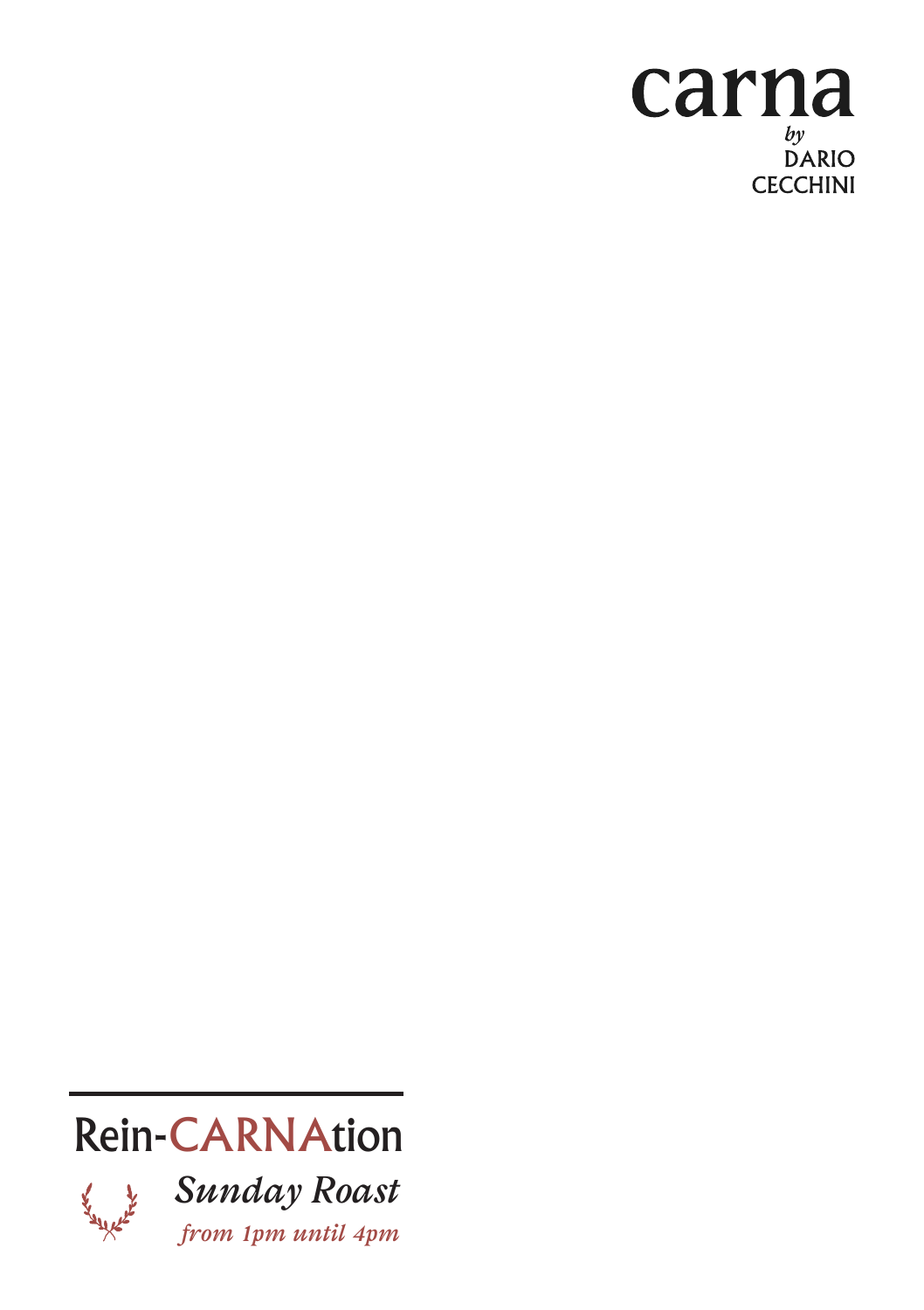

*Soft Package AED 295* Ø *House Package AED 395 Premium Package AED 525*

All dishes are served family style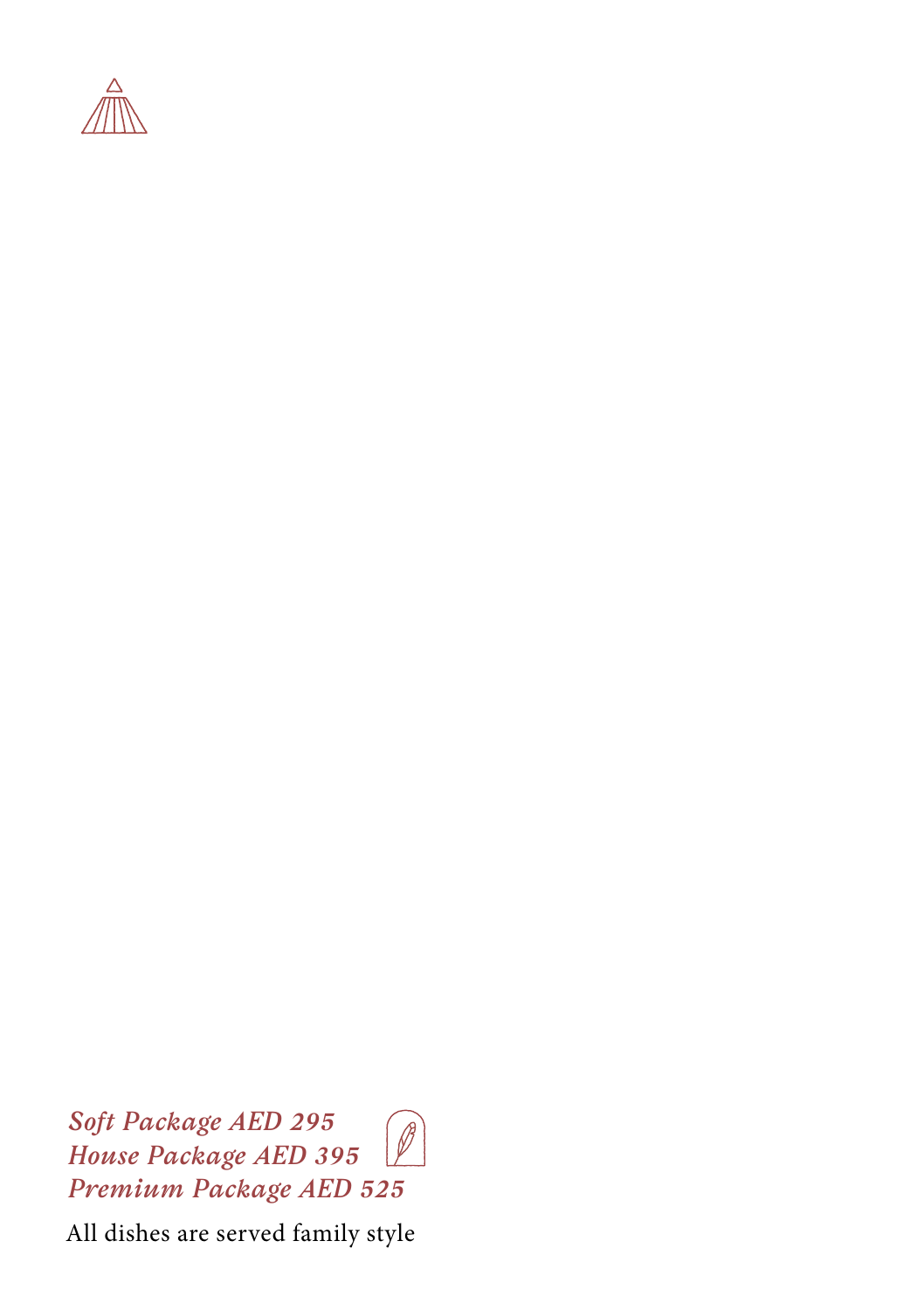#### **STARTERS**

*Smoked Salmon (S)* Shallots, Capers, Lemons, Chives

*Prawn Cocktail Salad (S)* Mary Rose Sauce, Shaved Radish, Cherry Tomatoes

*Melon and Bresaola* Honeydew, Cantaloupe, Pea Tendril

## MAINS

*Beef Rump Roast* Slow Roasted Beef, Beef Gravy

*Grilled Mushroom Steak* Marinated Portobello, Cherry Tomato, Garlic Confit

*Francesina Pie (N, G)* Veal Belly, Beef Cheek, Gravy

#### **TRIMMINGS**

*Yorkshire Pudding (D, G) Beef Fat Roasted Potatoes Glazed Carrots and Parsnips (D) Fried Brussel Sprouts (N) Whipped Potato (D) Horseradish Cream (D)*

**DESSERTS** 

*Panettone Pudding (N,D,G)* Served with Vanilla Crème Anglaise

*Pineapple Cake (N,D,G)* Caramelized Pineapple, Mascarpone Ice Cream

*Trifle (N,D,G)* Cream, Light Biscuit, Berries

*Eton Mess (N,D)*  Meringue, Chantilly, Seasonal Fruits

 $\boldsymbol{\delta}$ 

[V] Vegetarian [N] Nuts [G] Gluten [GF] Gluten-Free [A] Alcohol [S] Shellfish [D] Dairy Please highlight any specific food allergies or intolerances to our colleagues before ordering. All prices are in UAE Dirham and are inclusive of 7% Municipality Fee, 10% Ser vice Charge and 5% VAT.